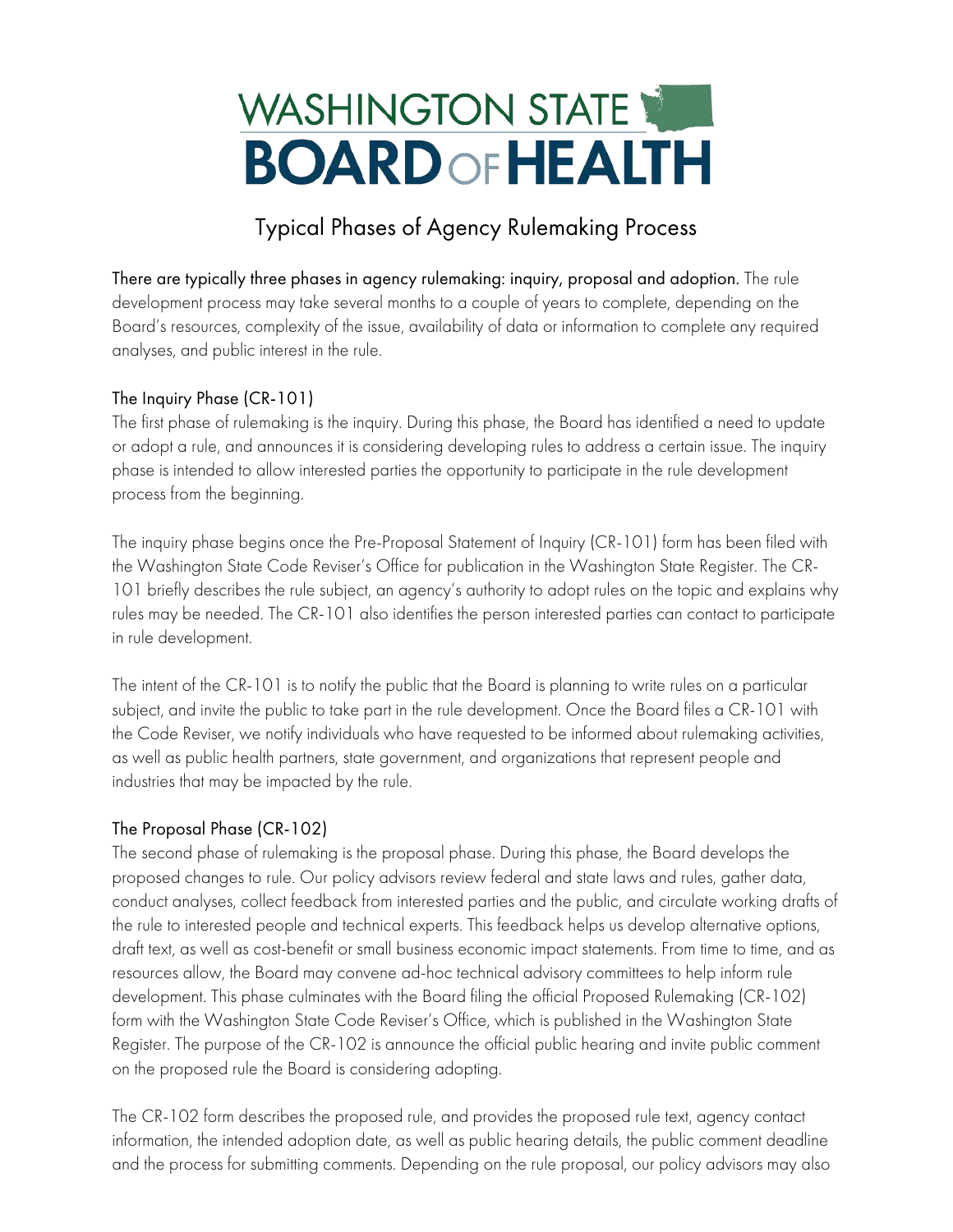need to complete specific analyses. Staff must complete a [small business impact statement](https://apps.leg.wa.gov/rcw/default.aspx?cite=19.85) if the proposed rules add more than minor costs for small businesses, and a [cost-benefit analysis](https://apps.leg.wa.gov/rcw/default.aspx?cite=34.05.328) if the Board is adopting or changing a rule that is considered significant under the Administrative Procedures Act (APA). The CR-102 describes how interested parties may obtain a copy of any analyses.

Once the CR-102 is filed, we notify interested parties and invite them to participate in the formal comment period. The formal comment period includes a public rules hearing before the Board, that gives people the chance to comment on the proposed rule changes. People can provide their comments in writing prior to the hearing, or may provide them in person at the public hearing. At the conclusion of the official public comment period, the Board may adopt the rule. Staff summarize all comments received during the official public comment period. This summary is called a Concise Explanatory Statement and it is shared with those who submit comment during the formal comment period. The document becomes part of the official record.

### The Adoption Phase (CR-103)

The adoption phase is the last step in the rulemaking process. The adoption phase begins after the formal public period closes and the Board votes to adopt the rule. Once the Board adopts the rule, staff completes a CR-103 Rulemaking Order form. The CR-103 documents the Board's action to officially adopt the rule, and notifies the public of the newly adopted rule. The CR-103 notice includes the full text of the adopted rule, and lets the public know when the rules will become effective. Staff files CR-103 form with the Washington State Code Reviser's Office for publication in the Washington State Register. The new rule becomes effective 31 days after the CR-103 is filed, unless the Board determines a different effective date.

The Board cannot adopt a rule prior to the date of intended adoption date published on the CR-102 form. If the Board does not file the CR-103 within 180 days of filing the CR-102, the Code Reviser's Office will withdraw it from the rulemaking process. We then must file a new CR-102 form to continue rulemaking on the same topic.

Sometimes the Board may use abbreviated rulemaking processes. State law allows agencies to use a couple of shortened rulemaking processes to adopt rules, which are used less often and only under certain circumstances. These rules are exempt from the cost benefit and small business economic impact statements, and may be exempt from the public hearing requirements.

Expedited rules (CR-105): this rulemaking is used to file rules in an expedited manner. There are limited circumstances for this type of rulemaking. The Board can use this process to adopt rules that:

- relate only to internal governmental operations that are subject to violation;
- incorporate by reference without material change federal statutes or regulations, or national consensus codes that generally establish industry standards
- correct typographical errors, make address or name changes or clarify rule language without changing its effect

Once a CR-105 is filed, there is a 45 day waiting period before the rule can be adopted. On the 46<sup>th</sup> day, or any day after that, the rule can be adopted and usually becomes effective 31 days later. This process doesn't require a public hearing, however if the Board receives an objection to using this process, it must file a CR-102 and hold a public hearing before adopting the rule If the Board doesn't receive any objection, staff file a CR-103 Rulemaking Order with the Code Reviser.